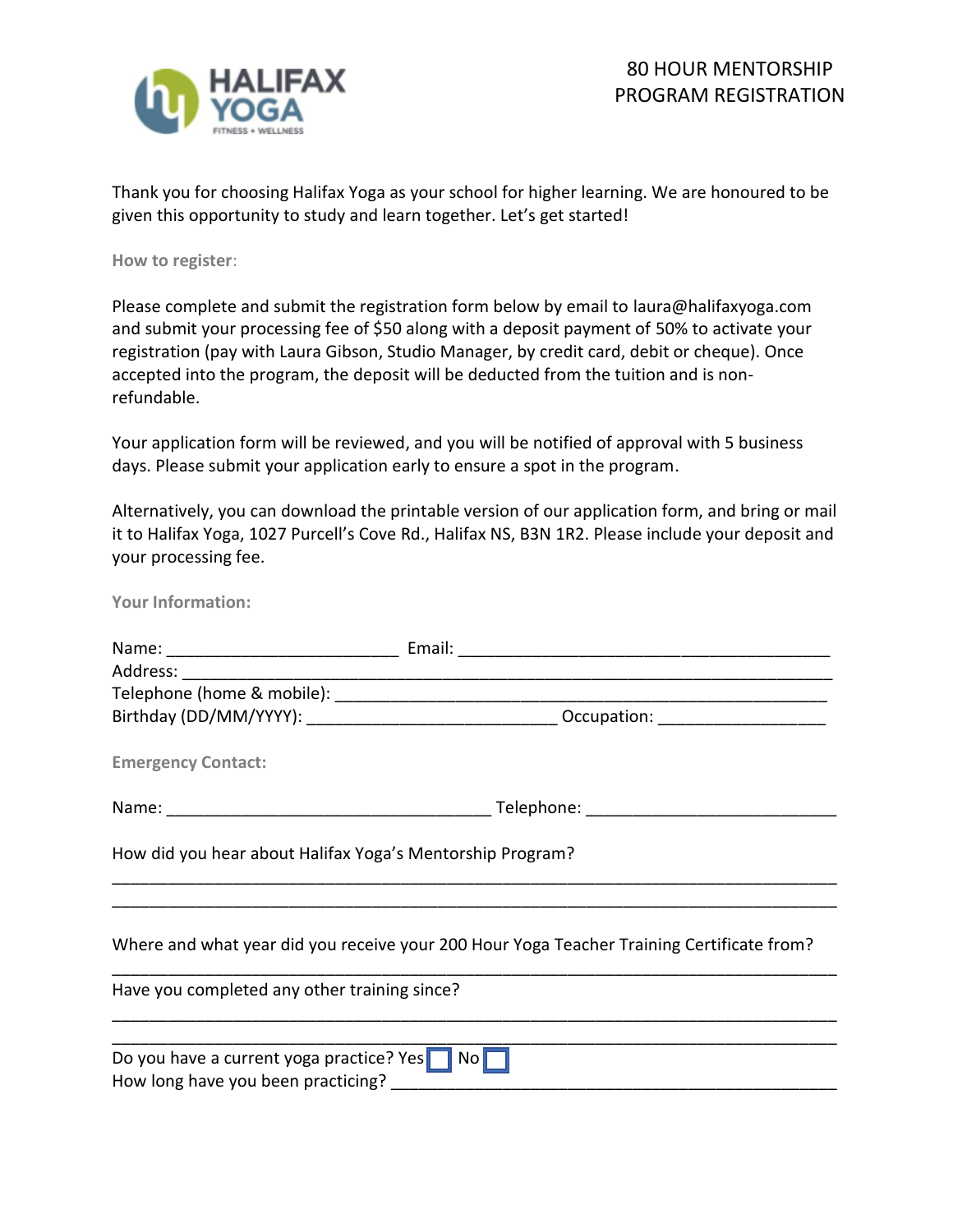

## What style(s) of yoga are you drawn to for practice? (please circle/highlight) \*include any others

| Flow                                | Power                                                                                           | Hatha            | Yin | Restorative |
|-------------------------------------|-------------------------------------------------------------------------------------------------|------------------|-----|-------------|
| Prenatal                            | Yin Yang                                                                                        |                  |     |             |
|                                     | Are you currently and/or have been teaching? Yes                                                | $\overline{N}$ o |     |             |
|                                     | If so, what "style(s)" have you taught?                                                         |                  |     |             |
|                                     |                                                                                                 |                  |     |             |
| How long have you been teaching?    |                                                                                                 |                  |     |             |
|                                     | Why are you interested in this Mentorship program (what do you hope to gain from it)?           |                  |     |             |
|                                     |                                                                                                 |                  |     |             |
|                                     |                                                                                                 |                  |     |             |
| Do you have a meditation practice?  |                                                                                                 |                  |     |             |
|                                     | Are there any specific areas of interest you would like to explore during this program?         |                  |     |             |
|                                     |                                                                                                 |                  |     |             |
|                                     |                                                                                                 |                  |     |             |
|                                     |                                                                                                 |                  |     |             |
| What are strengths as a teacher?    |                                                                                                 |                  |     |             |
|                                     |                                                                                                 |                  |     |             |
|                                     |                                                                                                 |                  |     |             |
| What styles of yoga have you tried? |                                                                                                 |                  |     |             |
|                                     |                                                                                                 |                  |     |             |
|                                     | What is/are your preferred style(s) for practice? (please circle/highlight) *include any others |                  |     |             |
| Flow                                | Power                                                                                           | Hatha            | Yin | Restorative |
| Prenatal                            | Yin Yang                                                                                        |                  |     |             |
|                                     | What is/are your preferred style(s) for teaching? (please circle/highlight) *include any others |                  |     |             |
| Flow                                | Power                                                                                           | Hatha            | Yin | Restorative |
| Prenatal                            | Yin Yang                                                                                        |                  |     |             |
|                                     | Do you have experience teaching with music? Explain:                                            |                  |     |             |
|                                     |                                                                                                 |                  |     |             |
|                                     | Have you received formal feedback in the past? If so, how was that experience?                  |                  |     |             |

\_\_\_\_\_\_\_\_\_\_\_\_\_\_\_\_\_\_\_\_\_\_\_\_\_\_\_\_\_\_\_\_\_\_\_\_\_\_\_\_\_\_\_\_\_\_\_\_\_\_\_\_\_\_\_\_\_\_\_\_\_\_\_\_\_\_\_\_\_\_\_\_\_\_\_\_\_\_

Anything about your health that would impede your participation in this training? If so, please describe:

\_\_\_\_\_\_\_\_\_\_\_\_\_\_\_\_\_\_\_\_\_\_\_\_\_\_\_\_\_\_\_\_\_\_\_\_\_\_\_\_\_\_\_\_\_\_\_\_\_\_\_\_\_\_\_\_\_\_\_\_\_\_\_\_\_\_\_\_\_\_\_\_\_\_\_\_\_\_ \_\_\_\_\_\_\_\_\_\_\_\_\_\_\_\_\_\_\_\_\_\_\_\_\_\_\_\_\_\_\_\_\_\_\_\_\_\_\_\_\_\_\_\_\_\_\_\_\_\_\_\_\_\_\_\_\_\_\_\_\_\_\_\_\_\_\_\_\_\_\_\_\_\_\_\_\_\_ \_\_\_\_\_\_\_\_\_\_\_\_\_\_\_\_\_\_\_\_\_\_\_\_\_\_\_\_\_\_\_\_\_\_\_\_\_\_\_\_\_\_\_\_\_\_\_\_\_\_\_\_\_\_\_\_\_\_\_\_\_\_\_\_\_\_\_\_\_\_\_\_\_\_\_\_\_\_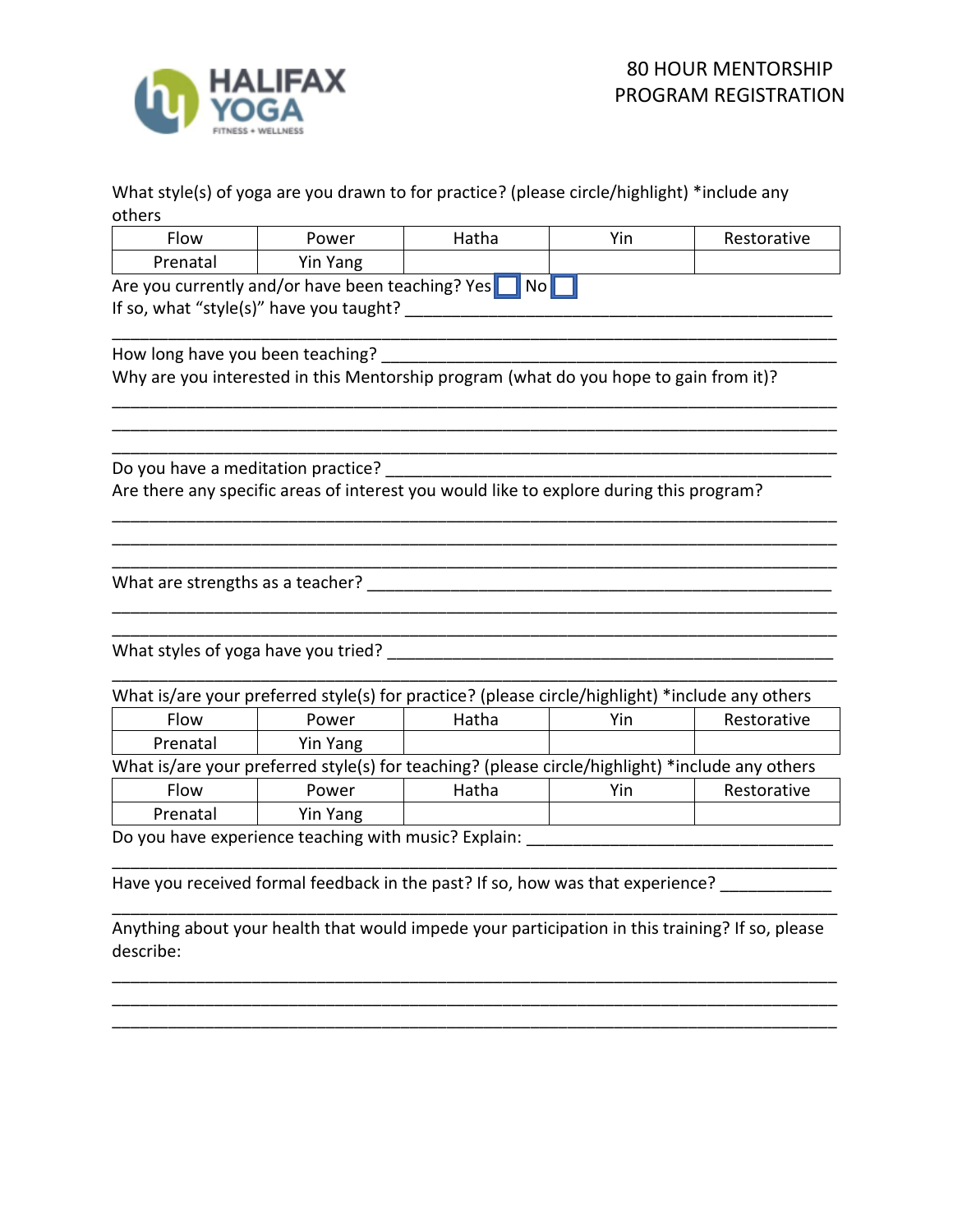

## **Mentorship Program Goals:**

- Elevate and build confidence and diversity in your teaching
- Get clarity around why you teach to help facilitate how you teach
- Understand how to build a class that represents you as a teacher
- Gain exposure to various styles of yoga and the possibilities within the different practices
- Review techniques: alignment and biomechanics of various poses
- Introduce new poses, including modifications and cueing
- Gain more teaching experience with immediate feedback
- Develop skills enabling you to monitor for safety and appropriately hold space for ALL students
- Provide a collaborative learning environment to deepen your own teaching through shared experience
- Create and develop your unique voice, and more!

## **Certification Criteria**

We reserve the right to withhold certification from any student who fails to develop these skills.

Every attempt will be made to provide input throughout the program about teaching deficits that might impede certification.

The facilitator(s) will use the following criteria to establish student's eligibility for certification:

- 1. Practice teaching: Throughout the program participants will be required to teach. All aspects of the student's performance will be evaluated.
- 2. Personal development: participants will be responsible to observe/attend classes, complete reflection assignments/homework, and preparation for teaching practicum.
- 3. Attendance: once the program has begun there are NO refunds or changes. Concessions can be made for medical reasons with a doctor's note.

If time is missed during the program, content must be made up. Students are required to make up the hours missed by attending. This may include pay for another approved program at Halifax Yoga or a private session with a facilitator(s). Participants will be given the standards needed to make up time as all hours must be made up and would be paid at an additional expense to the student. Participants must make up these hours and the content to receive their certificate of completion.